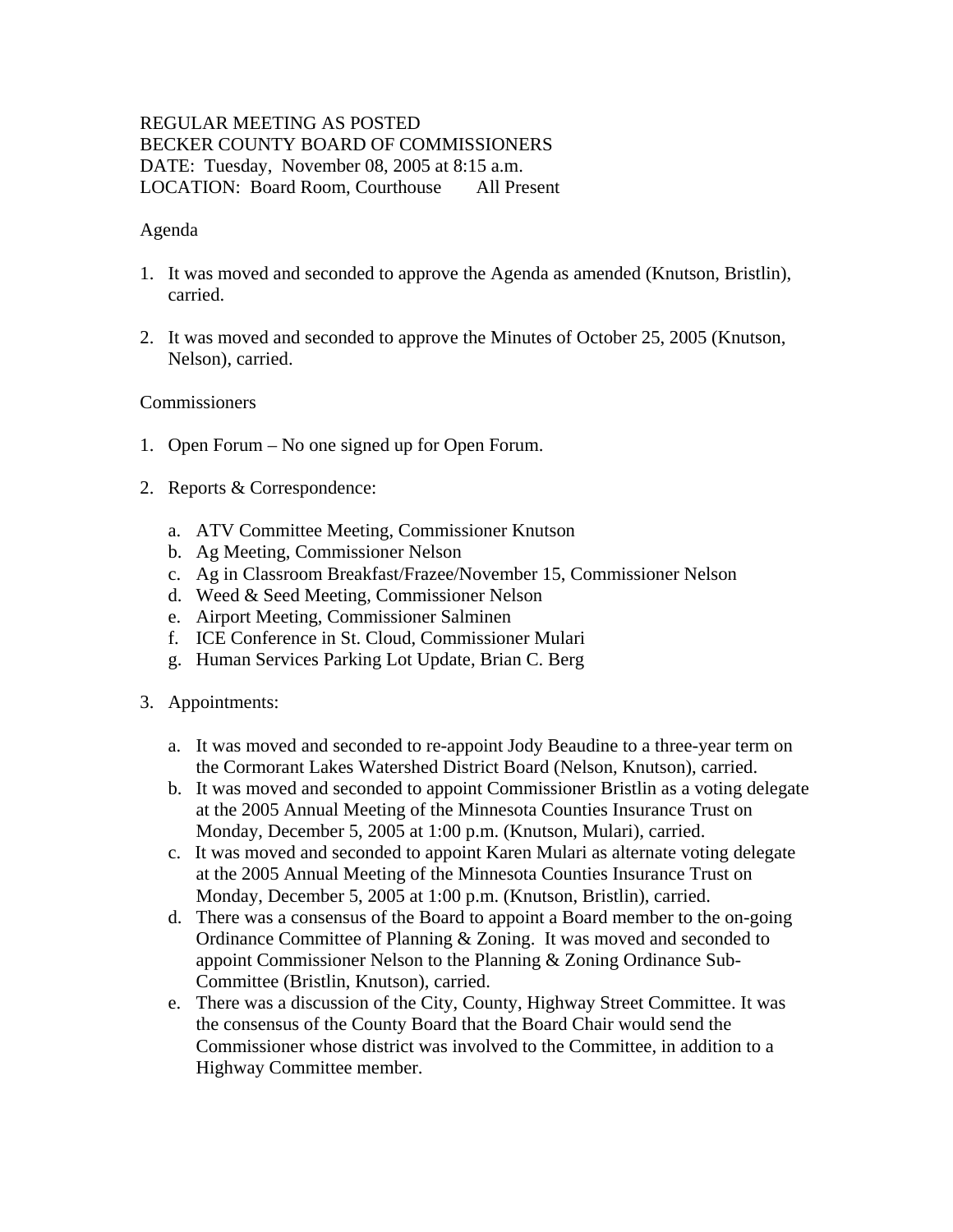4. It was moved and seconded to approve the renewal of the Courthouse Gas Contract with Aquila (Bristlin, Knutson), carried.

Auditor

- 1. It was moved and seconded to approve the Agenda as amended (Nelson, Bristlin), carried.
- 2. It was moved and seconded to approve an Off/Sale Liquor License for Cormorant Pub, Inc. DBA. Cormorant Bottle Shop, Cormorant Twp. (Knutson, Bristlin), carried. Roll Call Vote: Knutson – Yea; Salminen – Yea; Mulari – Yea; Bristlin – Yea; Nelson – Abstaining.
- 3. It was moved and seconded to approve a Tobacco License change from Seasonal to Year-round for Resort Management Corp. (Forest Hills Golf & RV Resort), Audubon Twp. (Bristlin, Nelson), carried.
- 4. It was moved and seconded to approve a 1-day Gambling Permit at the Toad Lake Fishing Derby on January 14, 2006 (Knutson, Bristlin), carried.

Finance Committee Minutes

- 1. It was moved and seconded to approve the Claims (Bristlin, Mulari), carried.
- 2. It was moved and seconded to approve the purchase of (4) swipe card readers for Human Services with the total cost being \$5,504.50 (Bristlin, Mulari), carried.

Soil & Water

1. Brad Grant, Soil & Water gave the Board an update of the Soil & Water Conservation District. He discussed the various programs carried out by the District and answered questions at the end.

Courthouse Expansion & Design

1. Brian C. Berg, County Administrator, presented the final design stage of the Courthouse Expansion.

Human Services

- 1. It was moved and seconded to approve the Agenda with additions (Bristlin, Mulari), carried.
- 2. Kevin Niemann presented an overview of the Fraud Prevention Unit of Human Services.